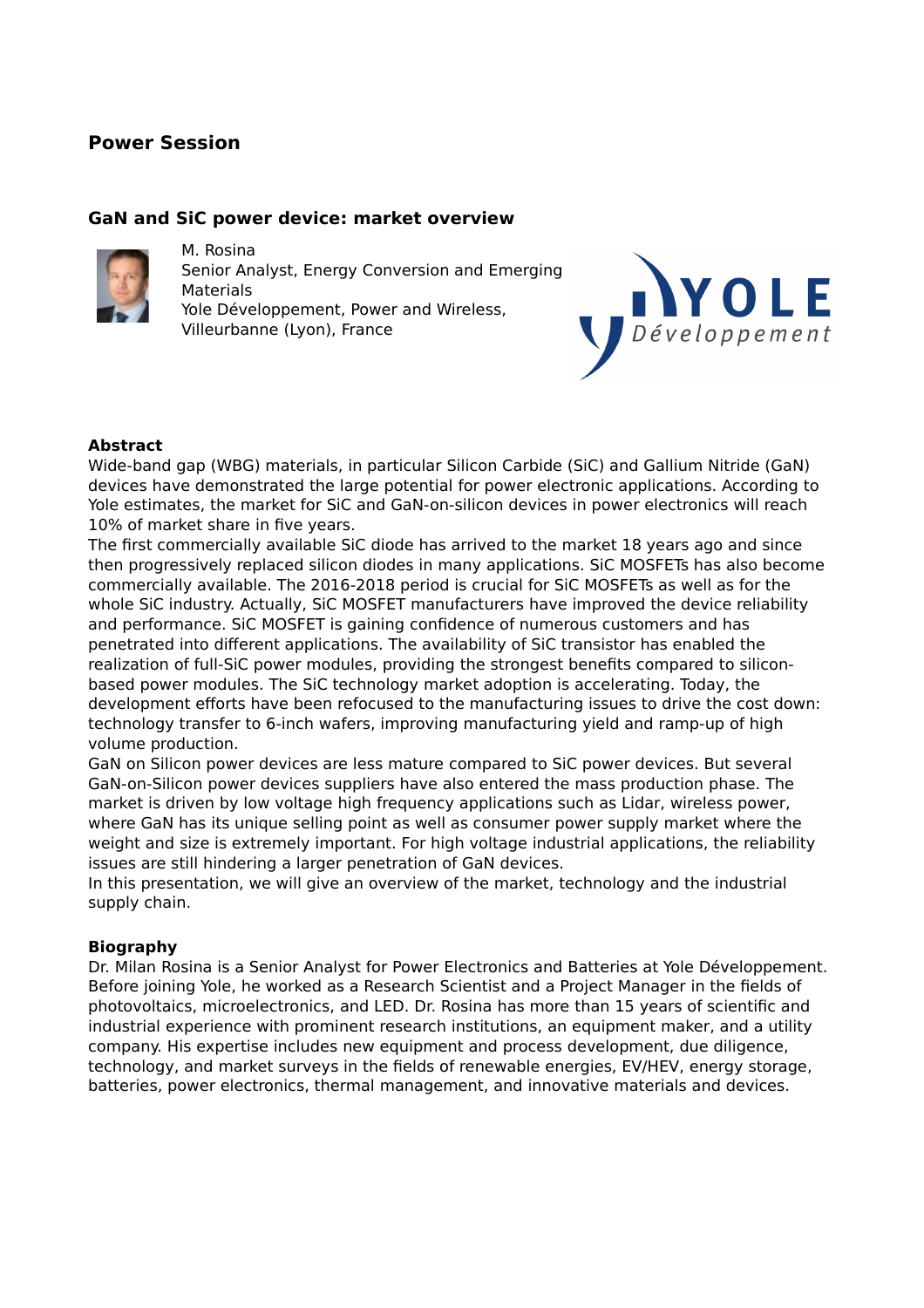## **GaN - the future for rectifiers.**



O. R. Schmidt Project director r&d Eltek A/S, r&d, Drammen, Norway



#### **Abstract**

New devices based power converters and systems

Keywords—Wide band Gap semiconductor used in rectifier with focus on GAN transisitor When dealing with power conversion in a data center, the efficiency and cost-effectiveness is key! Due to the size and capacity of a modern data center, even small efficiency improvements in the power conversion from the incoming AC to the server load have great impact in terms of cost saving.

Over time, Eltek has been exploring wide band gap technology, using GaN transistors instead SiMoS Fets in order to achieve higher efficiency and reliability. Together with Infineon, Eltek have for more than 2 years participated in an EU research program which now has resulted in a new 3kW/48Vdc rectifier with a peak efficiency of 97,8%. The combination of Eltek's proven High Efficiency (HE) technology and Infineon's GaN transistors has enabled a truly cost effective rectifier in the Super High Efficiency range.

With modern silicon devices it is feasible to raise efficiency in the 230Vac-48Vdc conversion step to 98%, but based on the experience from our extensive research we are convinced that this efficiency can better be achieved by utilizing the GaN technology; simpler, more reliable and more cost effective.

In our Super High Efficiency rectifier, we have been using totem pole topology with a lot of different technical issue. The PFC has a peak efficiency of approx. 99% and the rectifier has peak efficiency of 97.8%

Totem pole PFC

This paper will describe how and why GaN is the key to achieve reliable 98%+ efficiency.

## **Biography**

Odd Roar Schmidt(m): R&D Project Director with Eltek. MSc in power electronics from NTNU. He has an extensive experience, 37 years,from industrial R&D and industrialisation of power converters. Formerly, director for Telecom division in Power-One where he was responsible for System, Controller and Rectifier/Converter technology and products. He has also been technical director for Power-One and Eltek.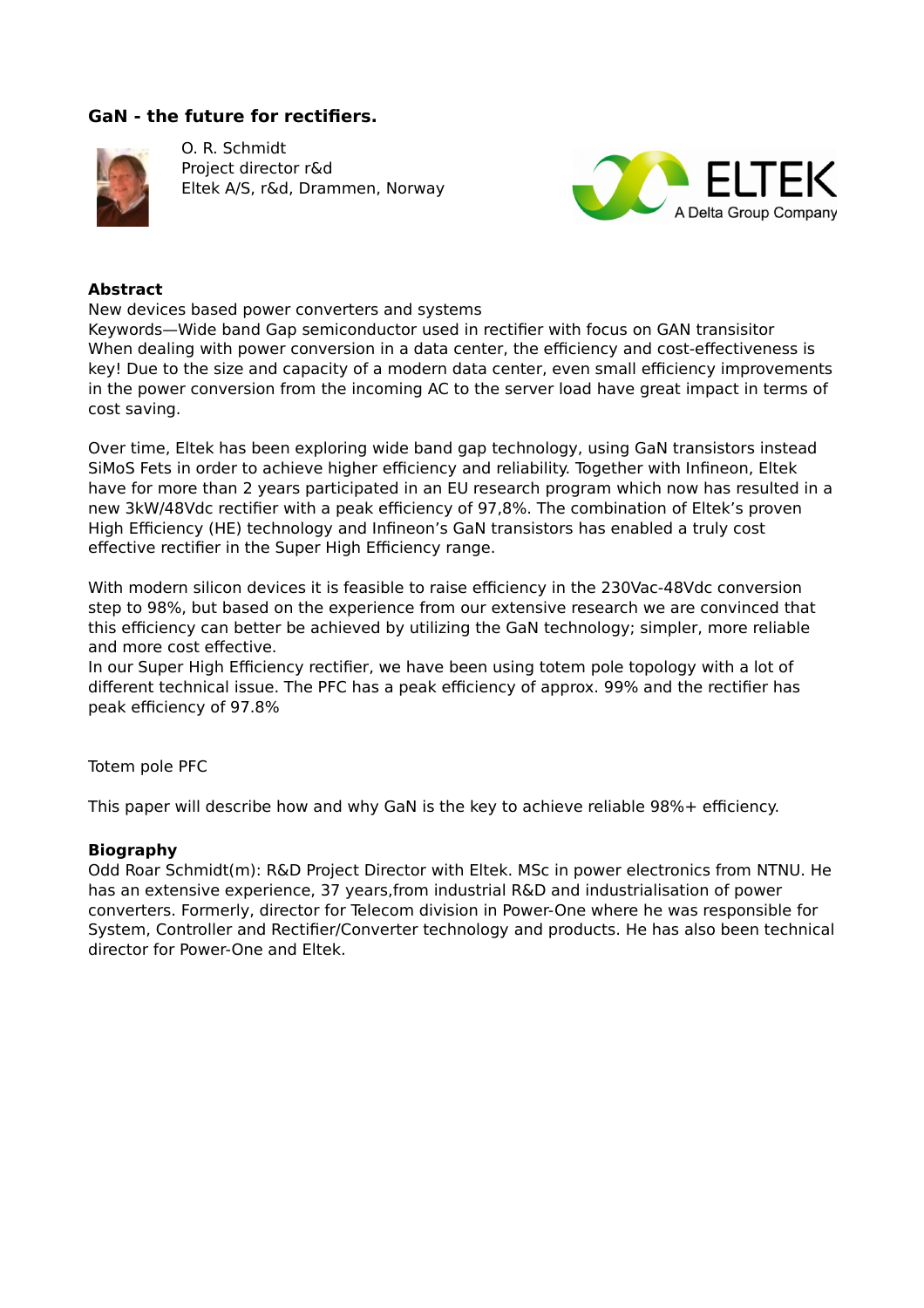# **Design of a 10kW Three Phase PFC with Silicon Carbide**



M. Paglia Application Engineer ON Semiconductor gmbh, Sales & Marketing, Munich, Germany



## **Abstract**

A typical On Board battery Charger application for electric vehicles consists of a power factor correction stage (PFC) and a DCDC converter stage, both require the highest efficiency possible in order to deliver as much power as possible to the battery pack. Focus of this work is the 3 phase 10 kW PFC based on Silicon Carbide Mosfet which regulates the output voltage to 700V starting from a nominal input voltage of 230Vrms at 50Hz. Three parameters measure the performances of the system: total harmonic distortion, power factor and efficiency. Ideally they should be zero, one and 100% respectively.

The configuration selected is typically known as inverter, made by 3 half bridges with each central point connected to a dedicated boost inductor, and each high side drain and low side source connected to the bus capacitor. 1200V SiC MOS 80m devices were used together with the recently released ON Semiconductor dedicated SiC gate driver, NCV51705. A digital control has been adopted by means of a mid-range microcontroller. The implemented strategy is based on a field oriented control approach where the rotating DQ domain has been selected aligning the D axes with the input voltage space vector. The selected HW together with the digital implementation represents a bidirectional system, therefore power can flow either ways by modification of the D axis reference current sign. The control strategy works on an interrupt running at 20 kHz using one ADC, 12 bits 1Mbs and one sample and hold. PWM frequency set to 70kHz.

Experimental results demonstrate that the PFC was able to achieve as high as 98.7% at 6.6kW with a consistent efficiency above 98% at higher power output. THD was well below 5% from 3kW onwards and PF is above 0.99 from 4kW. All evaluated at nominal input voltage, 230Vrms.

## **Biography**

Massimo Paglia received his B.Sc and M.Sc degree in Electrical Engineering from University of L'Aquila in 2004 and 2008 respectively.

From 2009 to 2014 he was with the R&D team at Whirlpool Europe where he worked on the development of 3 phase motor control algorithms.

In 2014 he joined ON Semiconductor as part of the Solution Engineering Center supporting the European Sales & Marketing group. His actual assignment is development of smart algorithms for three phase systems in power applications.



M. Rosina Senior Analyst, Energy Conversion and Emerging Materials Yole Développement, Power and Wireless, Villeurbanne (Lyon), France

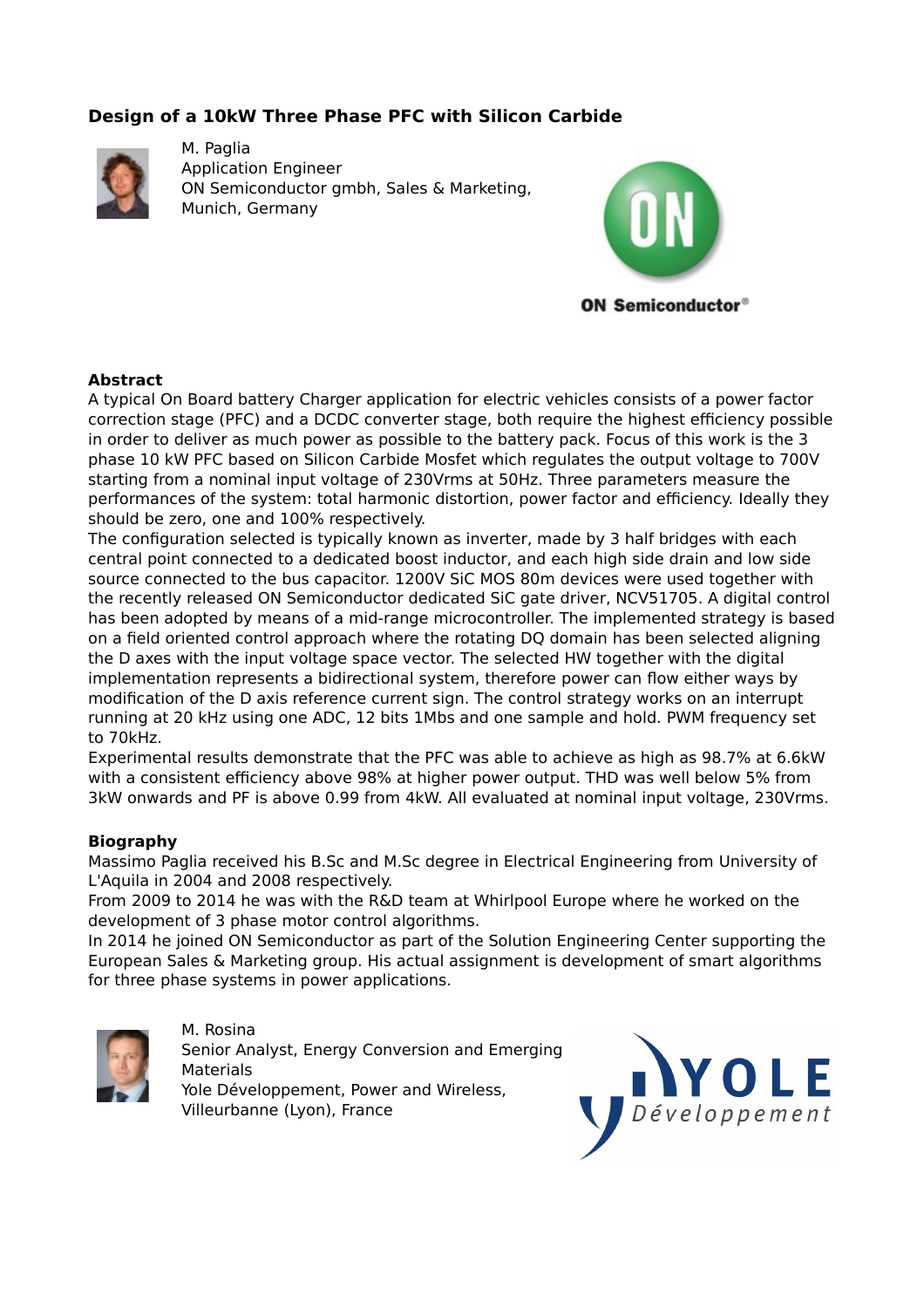## **Biography**

Dr. Milan Rosina is a Senior Analyst for Power Electronics and Batteries at Yole Développement. Before joining Yole, he worked as a Research Scientist and a Project Manager in the fields of photovoltaics, microelectronics, and LED. Dr. Rosina has more than 15 years of scientific and industrial experience with prominent research institutions, an equipment maker, and a utility company. His expertise includes new equipment and process development, due diligence, technology, and market surveys in the fields of renewable energies, EV/HEV, energy storage, batteries, power electronics, thermal management, and innovative materials and devices.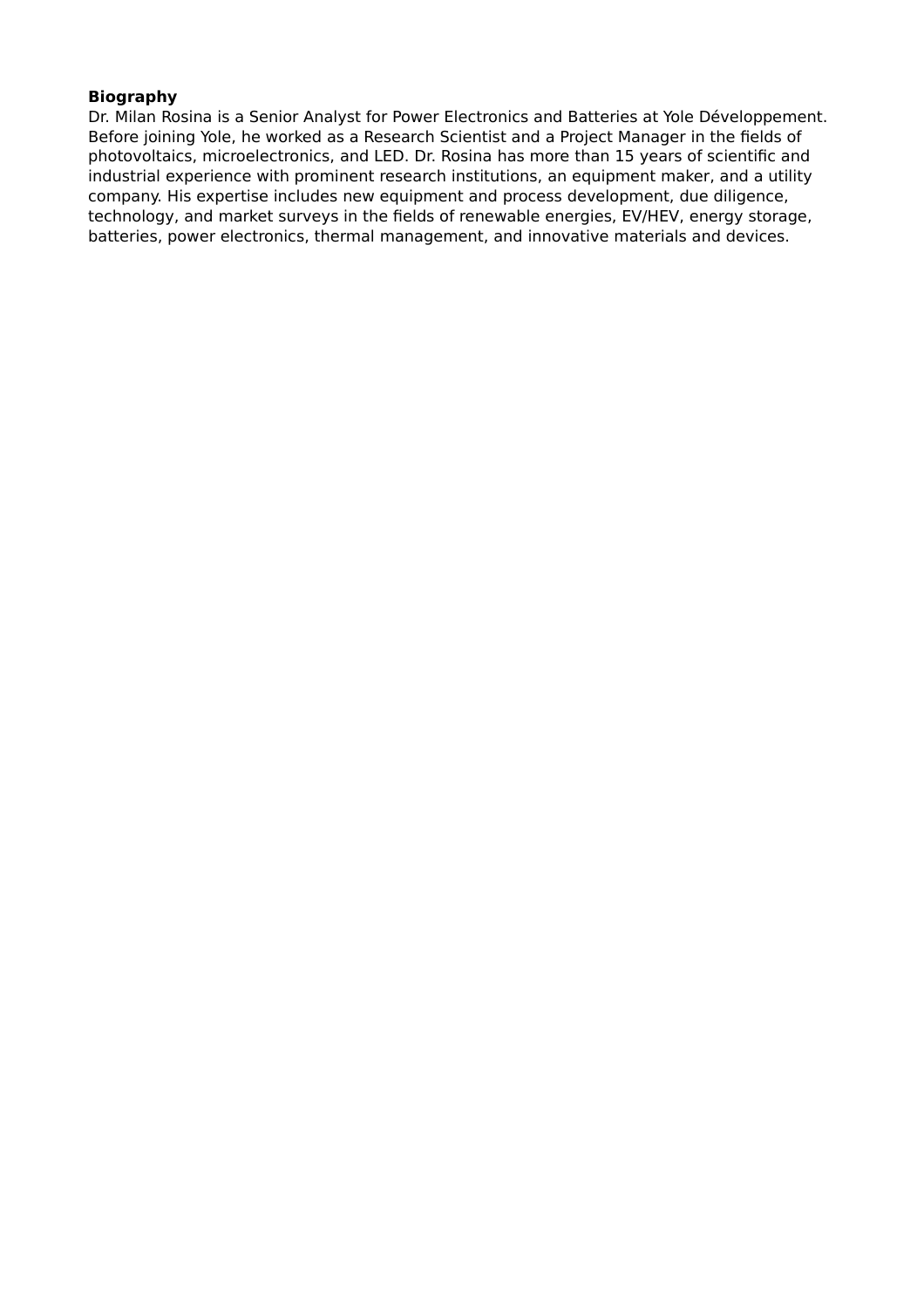# **Perspectives for disruptive 200mm/8-inch GaN power device and GaN-IC technology**



D. Marcon Sr. Business development manager IMEC, Leuven, Belgium



## **Abstract**

Today, GaN-on-Si is accepted as a break-through power electronics technology. The favorable materials characteristics and the e-mode lateral HEMT device architecture have led to disruptive device performance. Issues with trapping effects and reliability that plagued early versions of the technology have been addressed and first products are in the market. Today imec is focused in further increasing the performance and reliability of its 200mm/8-inch GaN-on-Si e-mode devices for 200V and 650V applications. Next to improving GaN-on-Si emode technology, imec is also investigating the next generations of GaN technologies that will provide: higher level of integration (GaN-IC), higher performance and larger voltage rating Particularly attention is dedicated to GaN-IC that allows to unlock the full potential of the fast switching GaN-based power devices. Indeed, monolithic integration of a half-bridge, cointegration of the GaN drivers, and free-wheeling diodes offer a way to reduce parasitic inductances, while on-chip temperature sensors and protection circuits increase the robustness. Such power GaN-IC's pave the way for unprecedented compact high-end power systems.

In this talk, imec will review the status of GaN-on-Si e-mode device technology as well as its recent progress on technologies for GaN-IC.

## **Biography**

Denis Marcon received a M.S. degree from the University of Padova in 2006. Subsequently, he received the degree of Doctor in Engineering (Ph. D.) from the Catholic University of Leuven and imec with the thesis entitled "Reliability study of power gallium nitride based transistors" in 2011.He is leading author or co-author of more than 50 journal papers or conference contributions.

Currently, he is a Sr. business development manager in imec, Belgium, and he is directly responsible for the partnerships with imec in the field of GaN power electronics and on dedicated development projects of Si-based device and sensors.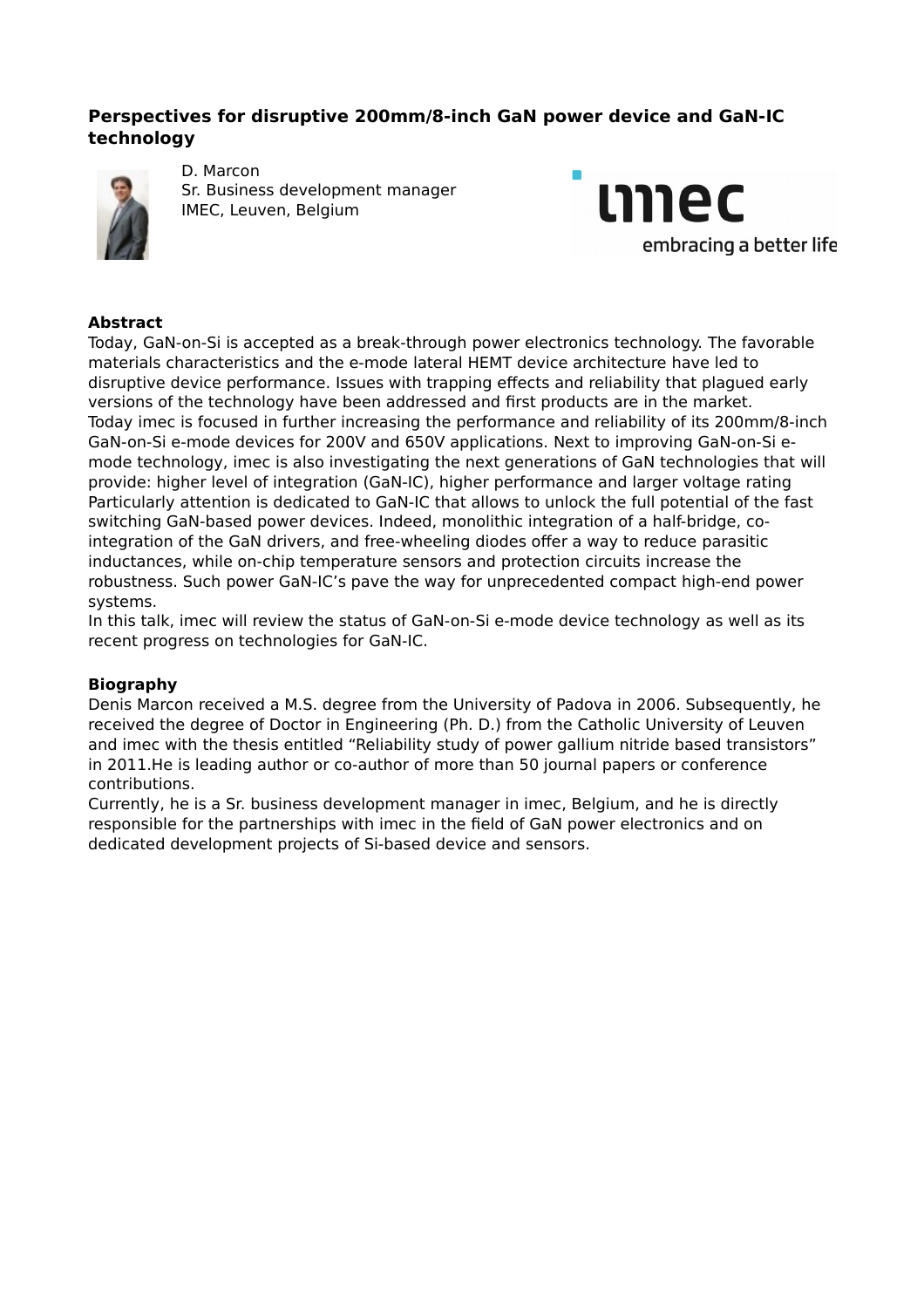# **Electroless ternary nickel alloys for under bump metallization (UBM) on power semiconductors for high temperature process conditions or applications**



A. Walter Electroless Team Manager Atotech Deutschland GmbH, Berlin, Germany



### **Abstract**

The presentation will show benefits and feasibility results for electroless plating of different ternary nickel alloys in comparison to the standard electroless phosphorous-containing nickel for packaging in growing power electronics or automotive industry.

Standard electroless phosphorous-containing nickel for ENEP\* or ENEPIG\*\* under bump metallization has the disadvantage that at temperatures above 350°C a phase transition occurs which leads to a layer stress change and may cause cracks in the under bump layer.

Ternary nickel alloys reveal no phase transitions up to 600°C, and are an excellent alternative to the standard electroless medium or high phosphorous-containing nickel for high temperature processing post nickel deposition, and high temperature soldering or applications.

The paper will showcase results of the advanced properties of three different electroless ternary nickel alloys in comparison to a standard medium phosphor and a low phosphor nickel, with regards to thermal behavior, stress shift, and facture toughness.

\*electroless nickel, electroless palladium

\*\* electroless nickel, electroless palladium, immersion gold

#### **Biography**

Andreas Walter has more than 18 years experience in the semiconductor industry and is currently working as head of application for electroless plating processes for Semiconductor Advanced Packaging at Atotech.

Prior to joining Atotech in 2009, he worked for 3 years as an Senior Engineer at Qimonda for process integration of new memory systems, and for 7 years as a Development Engineer at Infineon, where he was responsible for material development and process integration in 300 and 200mm fab for D-RAM and resistive memories.

Andreas received his Diploma and PhD in chemistry at the Martin Luther University in Halle, where he started as a scientist for synthesis of OLED dyes and organic semiconductors.